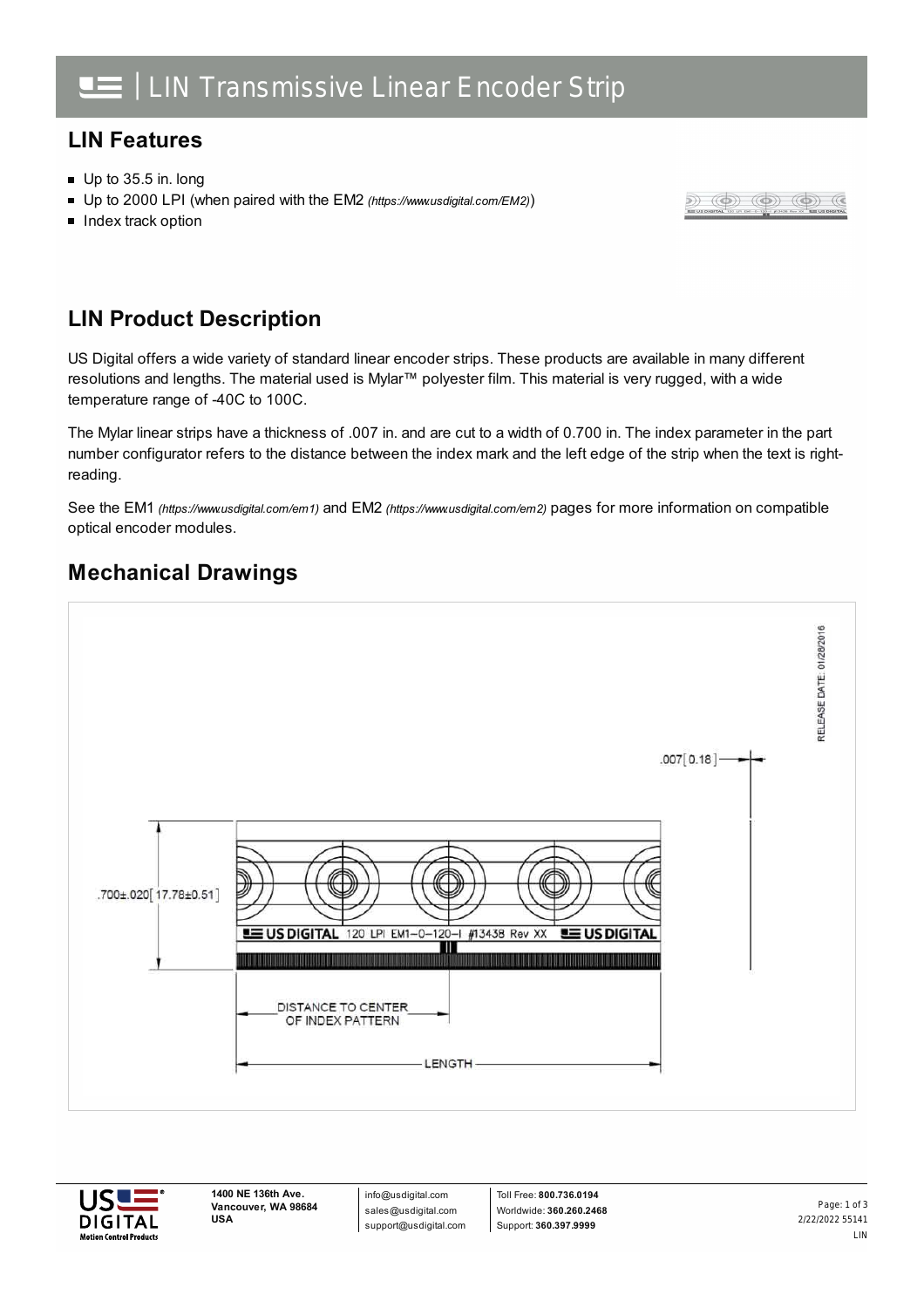### **Specifications**

**INDEX OPTION**

**NUMBER OF INCHES FROM LEFT SIDE OF LINEAR STRIP.**



#### **COMPATIBLE OPTICAL ENCODER MODULES**

| LINES PER INCH (LPI) | <b>WITH INDEX</b> | <b>NO INDEX</b> |
|----------------------|-------------------|-----------------|
| 120                  | EM1-0-120-I       | EM1-0-120-N     |
| 125                  | EM1-0-127-I*      | EM1-0-127-N*    |
| 127                  | EM1-0-127-I       | EM1-0-127-N     |
| 200                  | EM1-0-200-I       | EM1-0-200-N     |
| 250                  | EM1-0-250-I       | EM1-0-250-N     |
| 300                  | EM1-0-300-I       | EM1-0-300-N     |
| 500                  | EM1-0-500-I       | EM1-0-500-N     |
| 1000                 | EM2-0-1000-I      | EM2-0-1000-N    |
| 2000                 | EM2-0-2000-I      | EM2-0-2000-N    |

*Other resolutions may be available upon request.*

#### **Notes**

US Digital® warrants its products against defects in materials and workmanship for two years. See complete



info@usdigital.com sales@usdigital.com support@usdigital.com

Toll Free: **800.736.0194** Worldwide: **360.260.2468** Support: **360.397.9999**